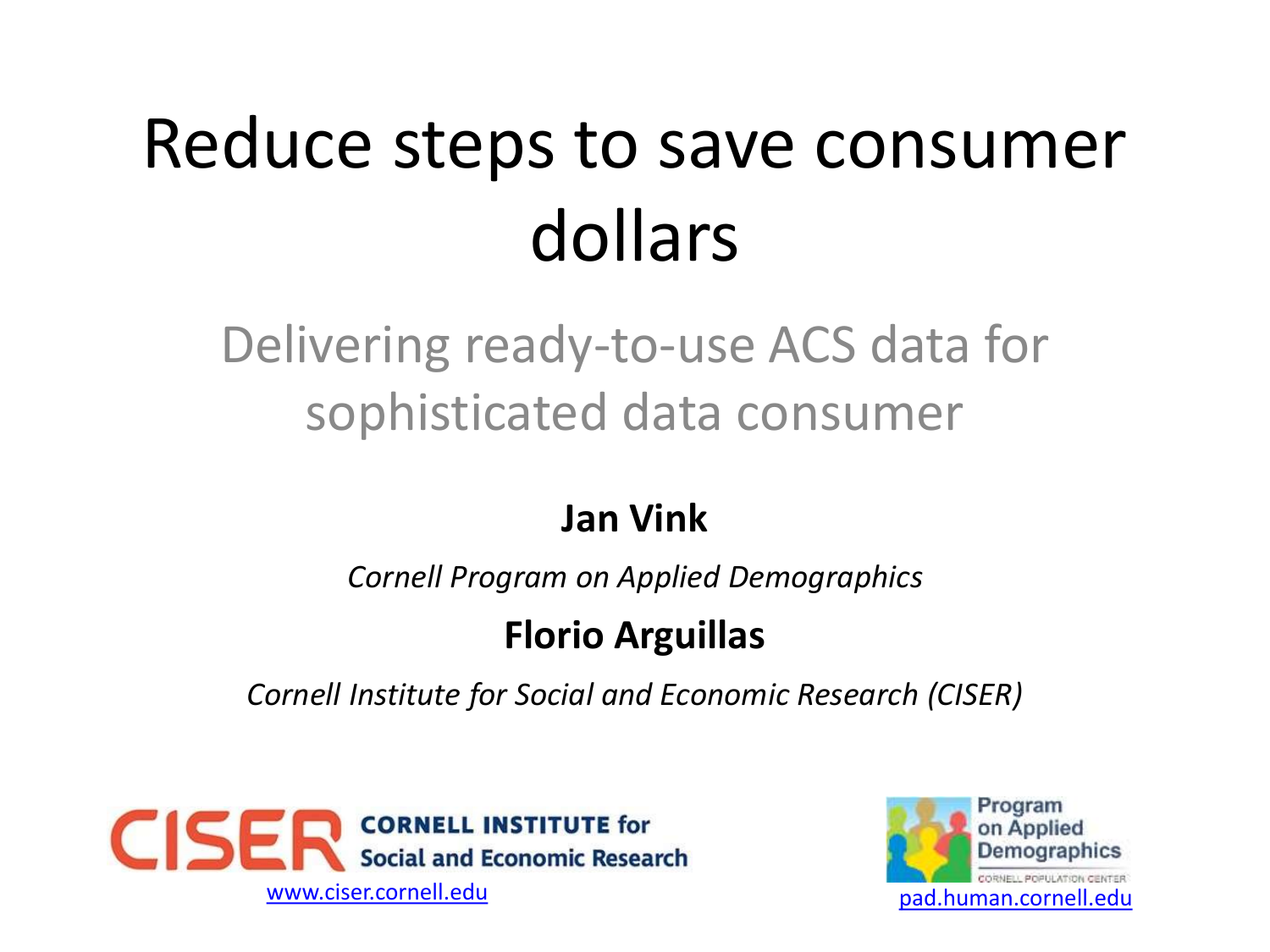# Working with many variables

- Many analyses require many variables
	- To gain insight
	- For statistical relations
- Not always clear what variables are needed before hand

#### **Would be easier to have all variables at hand at the beginning of analyses**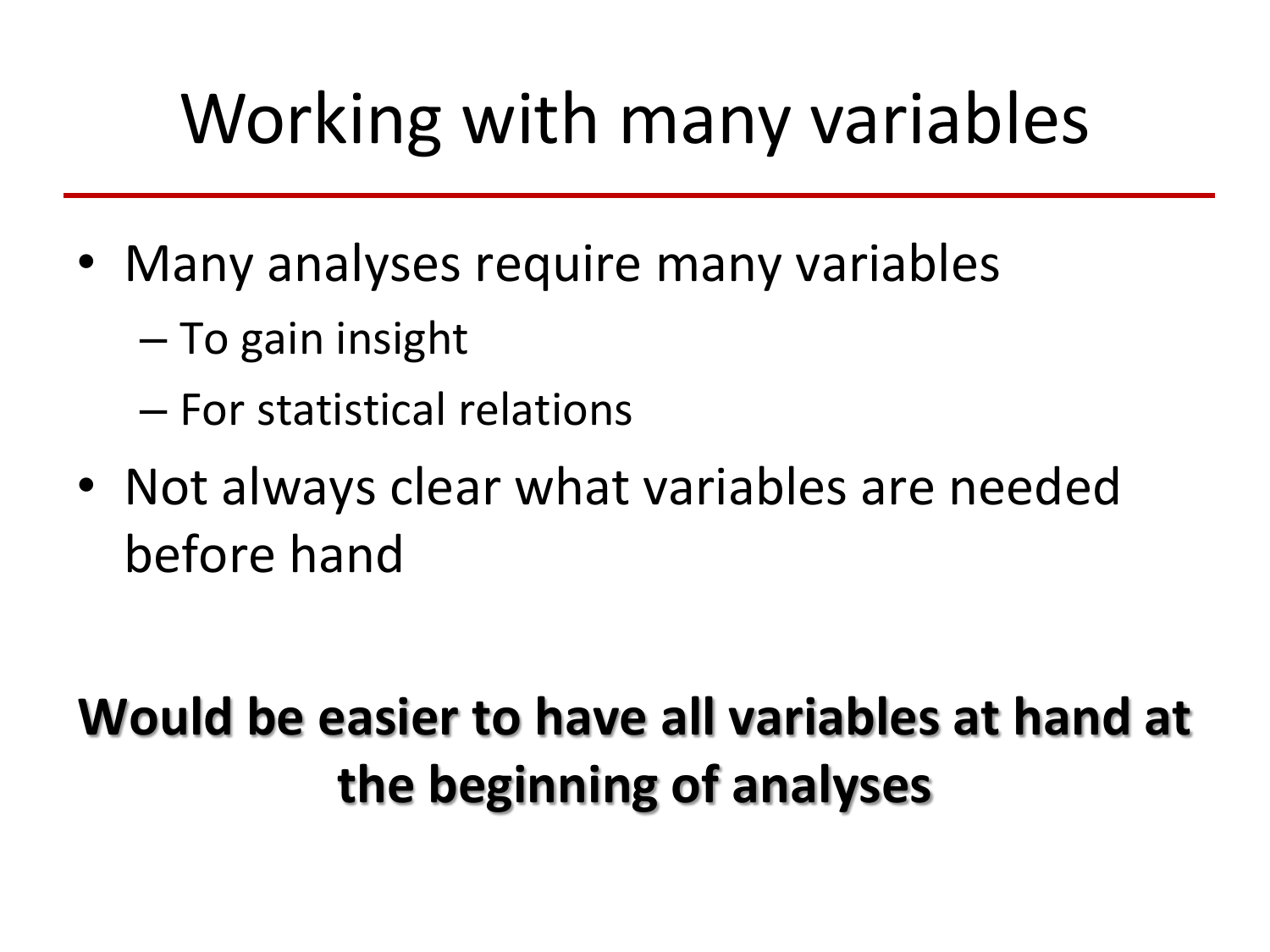# Main alternatives for multi-variable Census Bureau data

- Summary files and Public Use Microdata
	- Download files from Census Bureau (AFF)
	- Download files from Census Bureau (FTP)
	- DataFerret
- Public Use Microdata only
	- IPUMS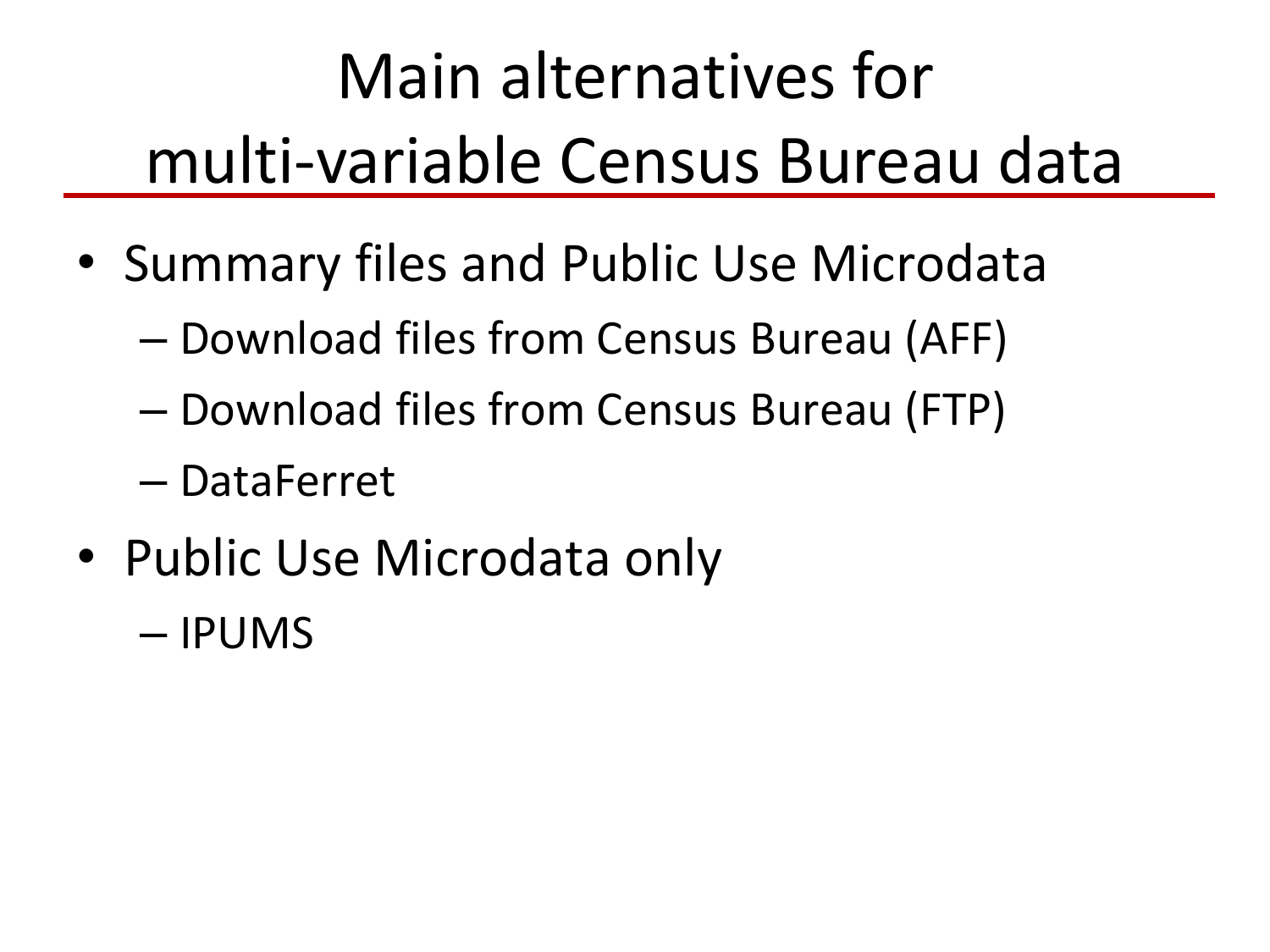## Data Ferret and IPUMS

- Advantanges:
	- Easy access and selection
	- Custom tabulations
- Disadvantages:
	- Geographic filtering can be a hassle
	- Have to go back and forth for additional variables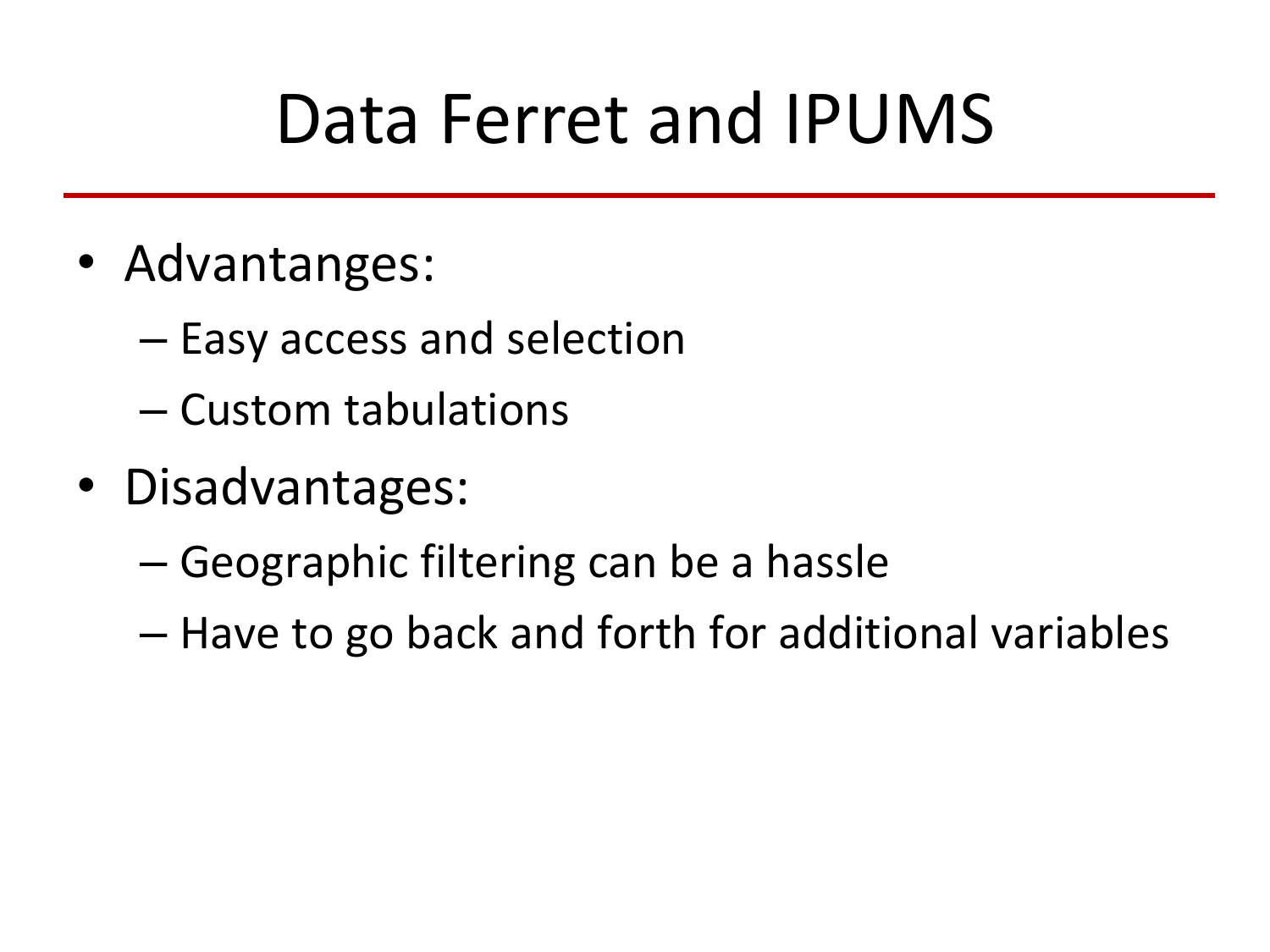## Census FTP and AFF

• Advantages

– Direct from the source

- Disadvantages
	- Rather complex system of files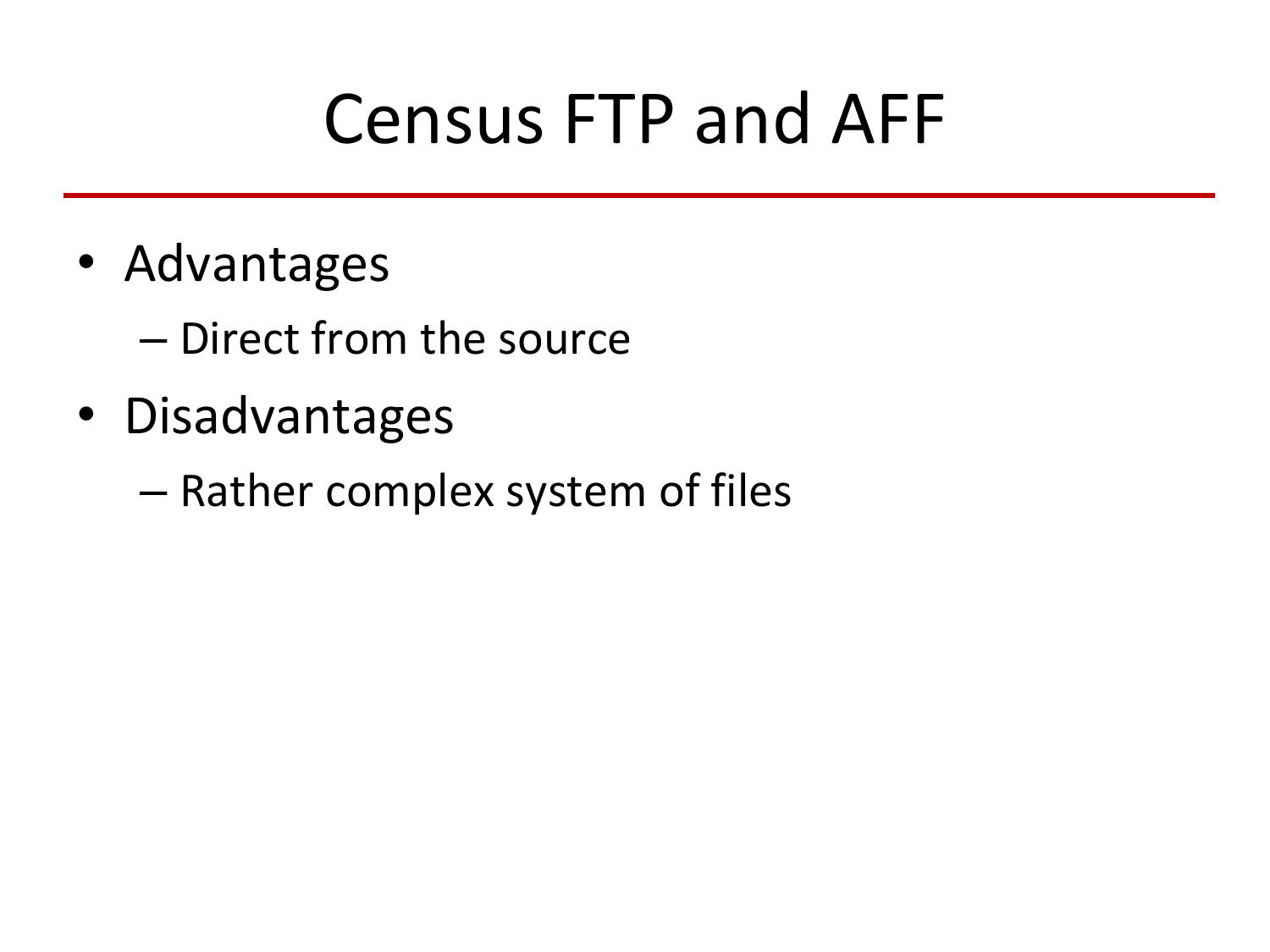### Census files workflow – Summary files

Geographic file One record for each geography Geographic codes and information Unique LOGRECNO

Data files One record for each geography LOGRECNO Data from detailed ACS tables (a few tables per file)

Files need to be imported and joined to be used for analyses

Step 1: find codebooks Step 2: Select appropriate data files Step 3: Write import procedures Geographic file is fixed length Data files are comma separated Add variable names Step 4: Join on LOGRECNO (GEOID2 if from AFF)

SAS Macro's are provided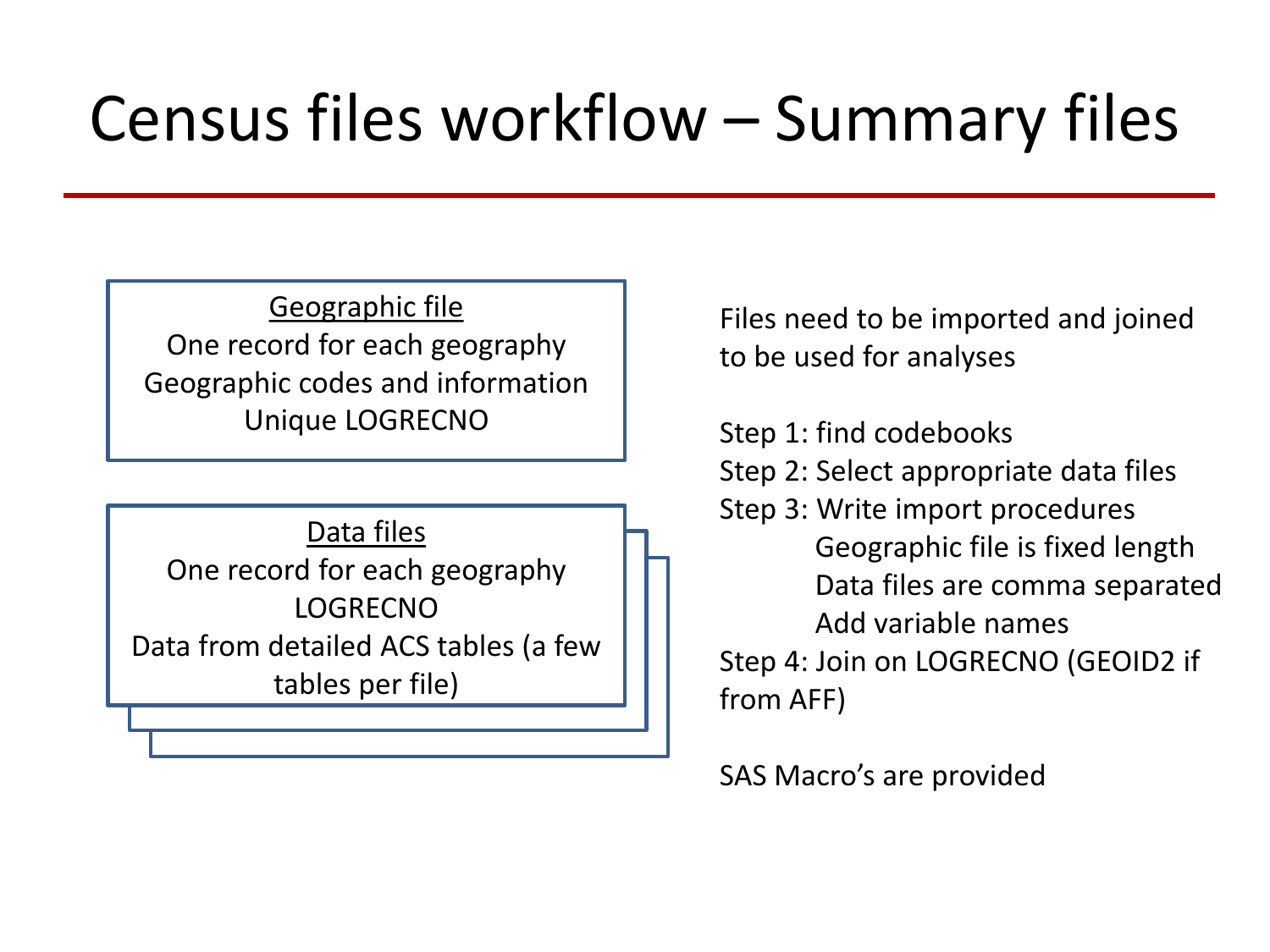# Census files workflow – PUMS files

Household file One record for each household Unique SERIALNO

Person file One record for each person SERIALNO + SPORDER

Files need to be imported and joined to be used for analyses

Step 1: find codebooks Step 2: Write import procedures Data files are comma separated Variable names in files Step 3: Join on SERIALNO (many to one)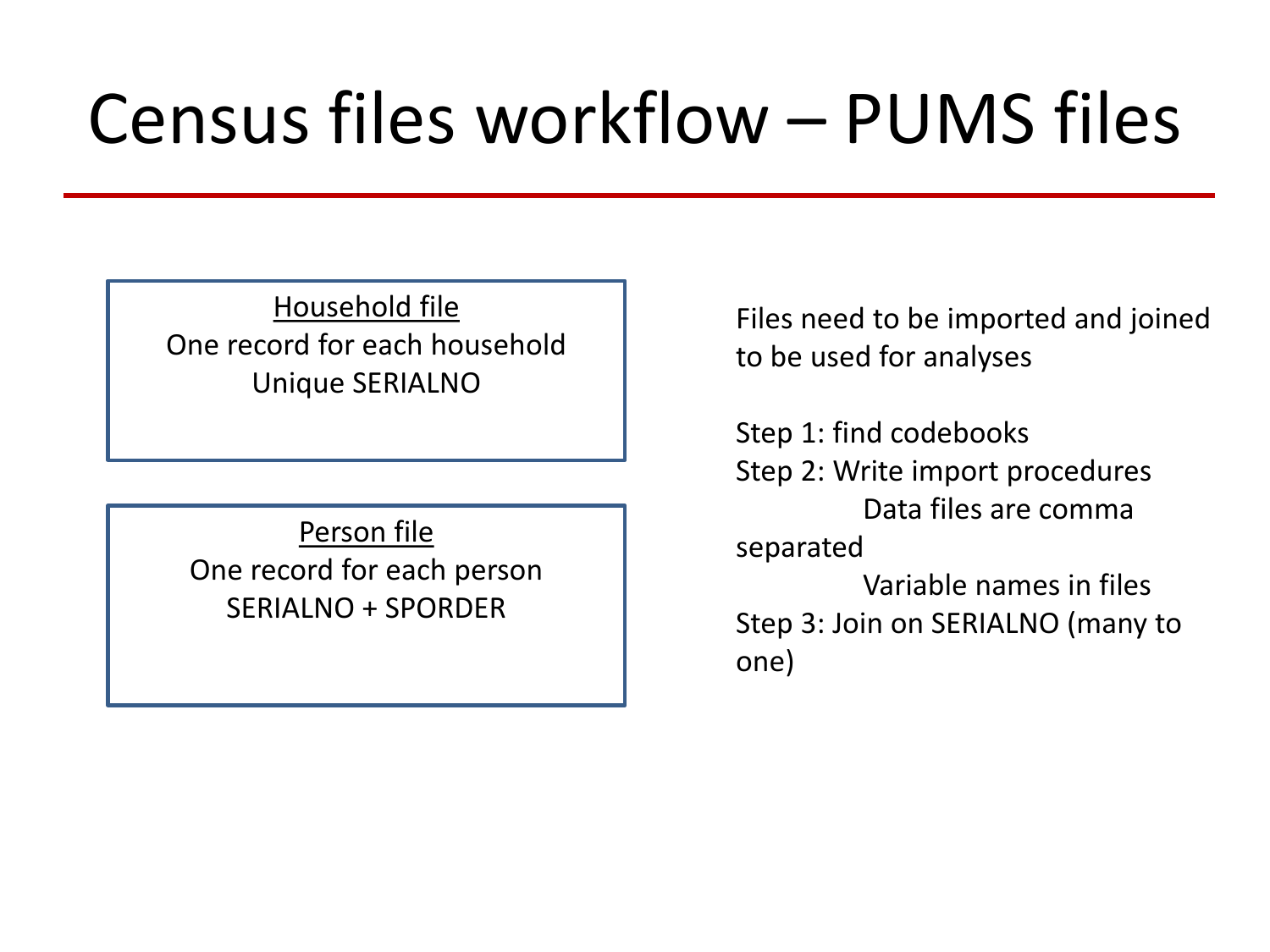# CISER approach

- Make data ready for use
	- Save steps everyone using Census data takes
	- Lower threshold to work with this kind of Census data
- Implement steps that respect need for transparencyand reproducibility
- Metadata approach (CED2AR)
	- CED2AR = Comprehensive Extensible Data Documentation and Access Repository
	- CED<sup>2</sup>AR is designed to improve the discoverability of both public and restricted data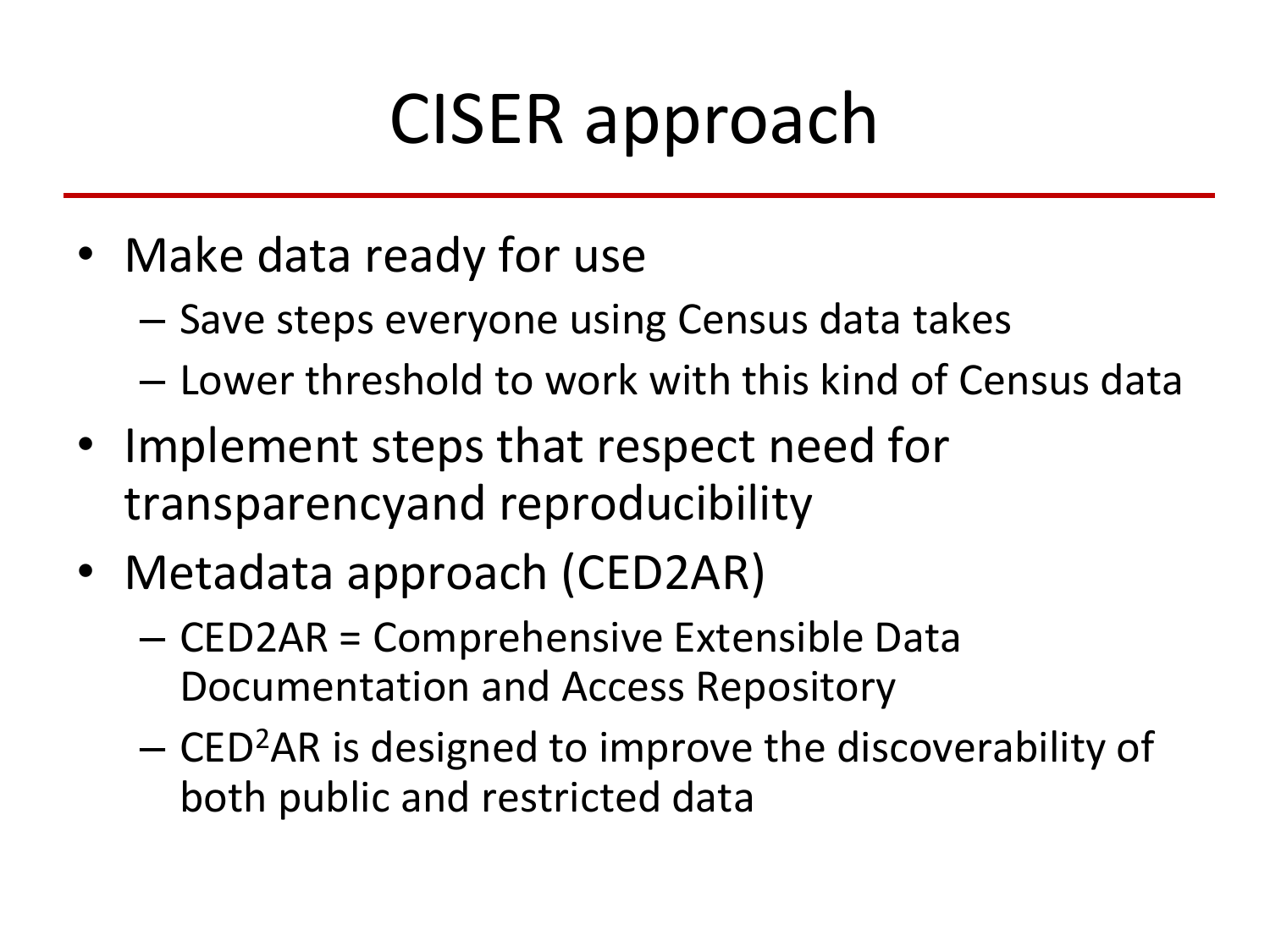# Currently available

- Download centers for:
	- Census 2010 Rural/Urban SF1 SF2
	- ACS 2015 1 year PUMS
- Data available in multiple formats – SAS, SPSS, STATA, CVS
- Data in single file for each state, or single file for the nation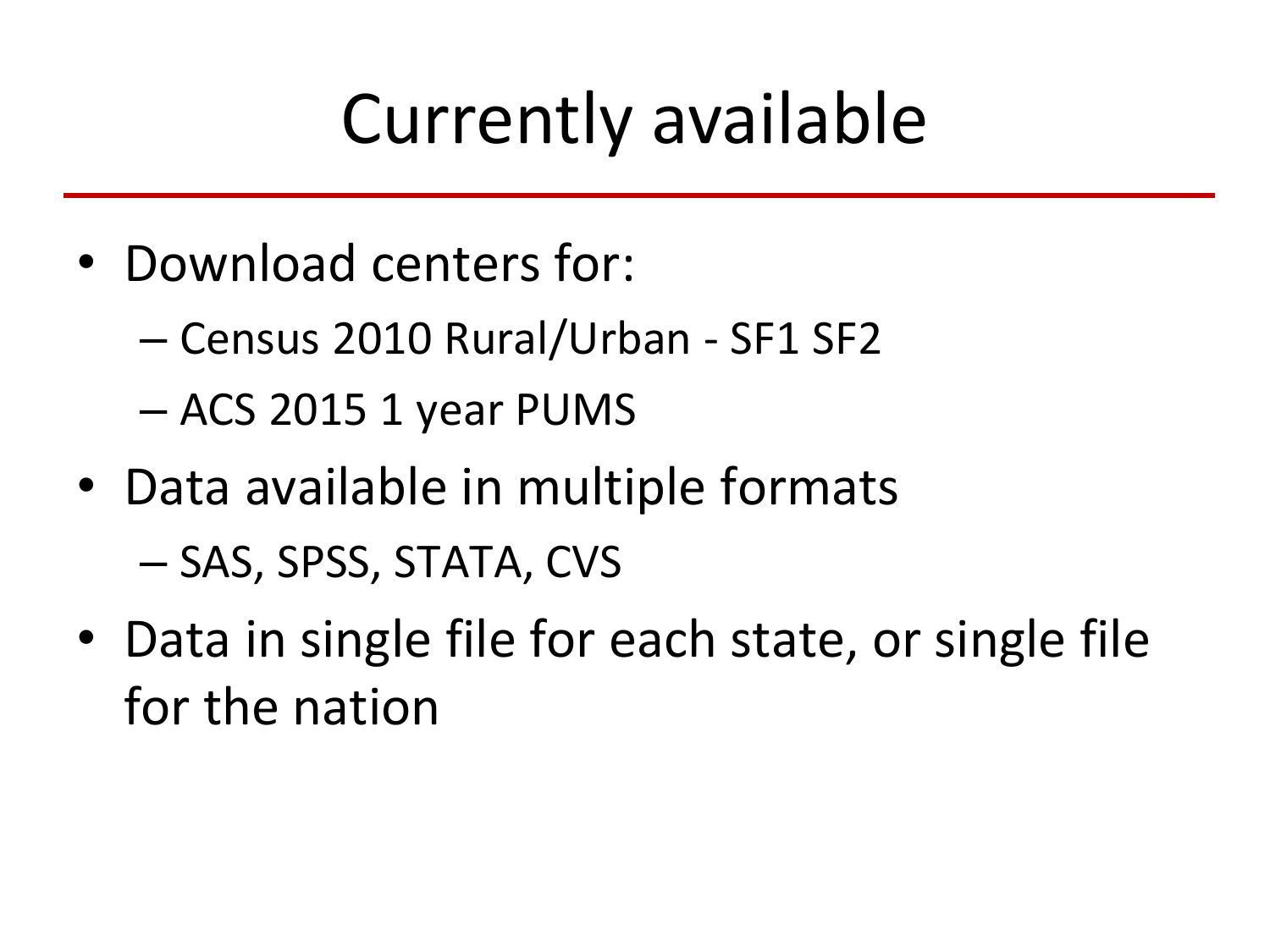# Future developments

- Variable labels
- Set up files
- Get codebook in CED2AR
- Register datasets at EZID to get Digital Object Indentifiers (DOI) to promote reproducibility
- Make SAS code available
- Other years depending on general feedback and specific requests by Cornell Researchers (CISER clients)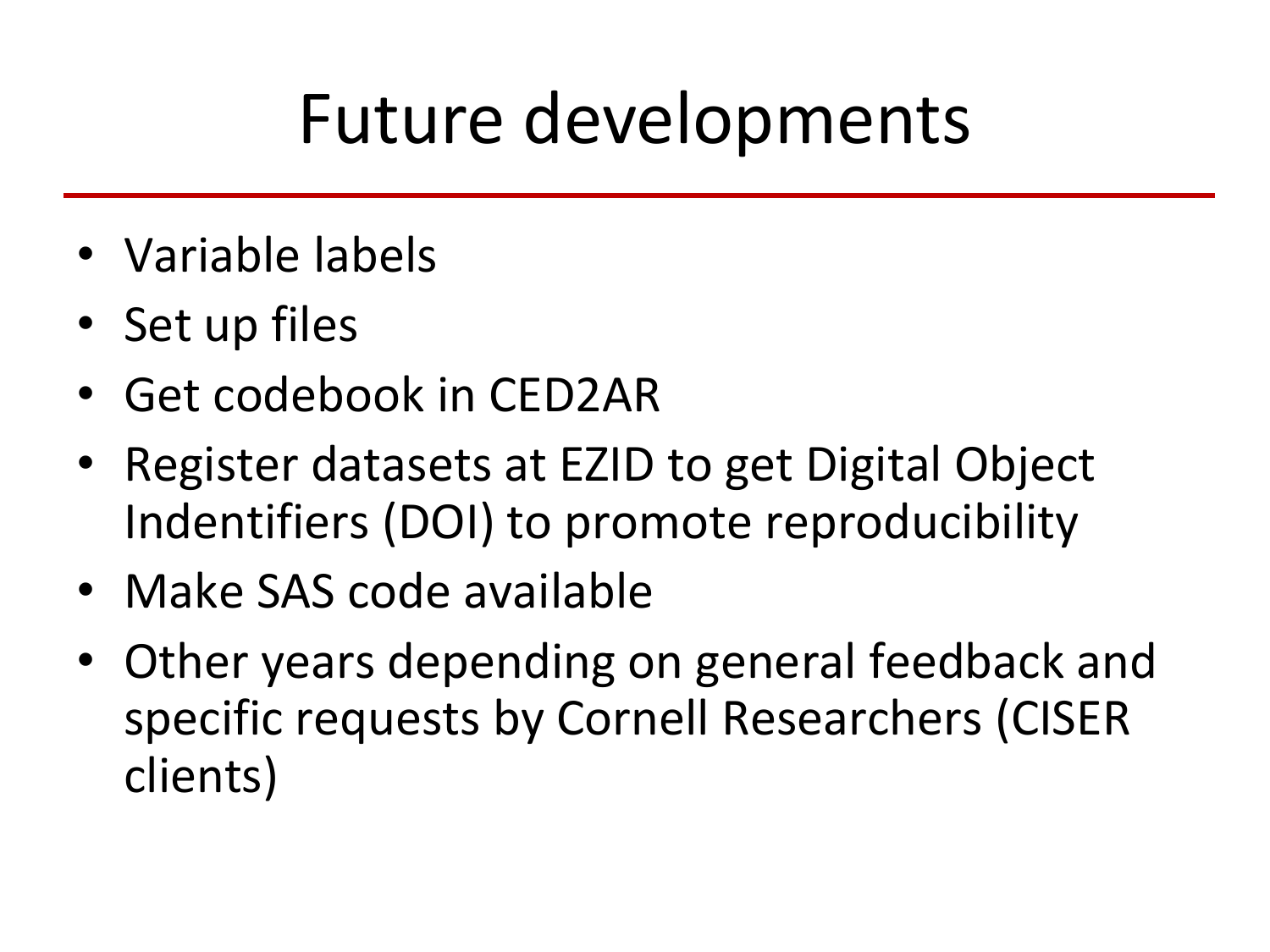# How to find the current products?

- Currently available through:
	- [www.ciser.cornell.edu](http://www.ciser.cornell.edu/)
		- Download centers can be found searching for 2010 "download center" or 2015 "download center"
			- <http://www.ciser.cornell.edu/pub/2010SF1/census2010sf1.shtm>
			- <http://www.ciser.cornell.edu/pub/2010SF2/census2010sf2.shtm>
			- <https://cisermgmt.cornell.edu/go/pub/ACS2015.HTML>
- Revised pages available this summer
	- Improved user interface and other added features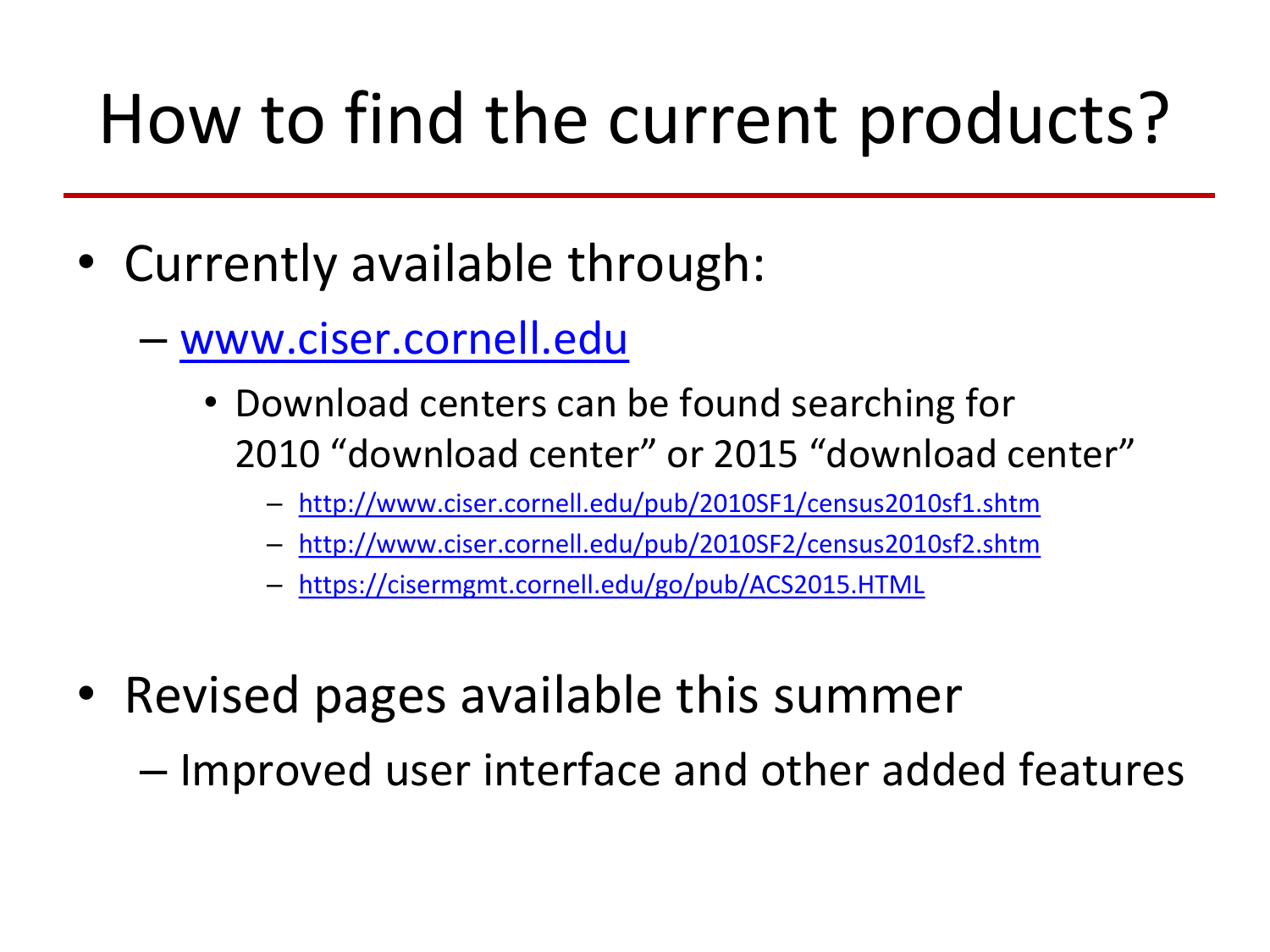#### **American Community Survey 2015, CISER Download Center**

The American Community Survey (ACS) is an ongoing survey that provides vital information on a yearly basis about our nation and its people. Information from the survey generates data that help determine how more than \$400 billion in federal and state funds are distributed each year. Demographic variables include sex, age, relationship, households by type, race, and Hispanic origin. Social characteristics variables include school enrollment, educational attainment, marital status, fertility, grandparents caring for children, veteran status, disability status, residence one year ago, place of birth, United States citizenship status, year of entry, world region of birth of foreign born, language spoken at home, and ancestry. Variables focusing on economic characteristics include employment status, commuting to work, occupation, industry, class of worker, income and benefits, and poverty status. Variables focusing on housing characteristics include occupancy, units in structure, year structure was built, number of rooms, number of bedrooms, housing tenure, year householder moved into unit, vehicles available, house heating fuel, utility costs, occupants per room, housing value, and mortgage status. The American Community Survey is conducted under the authority of Title 13, United States Code, Sections 141 and 193, and response is mandatory.

Cornell Institute for Social and Economic Research (CISER) developed this download center to deliver ready-to-use ACS2015 1-year data sets. We made available FREE full/complete readyto-use ACS2015 1-year datasets in multiple formats (SAS, SPSS, STATA, CSV) via downloads from the table below with no membership or account creation required. The original source CSV files for ACS 2015 1-vear PUMS were downloaded from https://www2.census.gov/programs-surveys/acs/data/pums/2015/1-Year/ on October 27, 2016. This download center was built with SAS code which can update the files with newer data as needed. If you have comments/suggestions please contact Florio Arguillas (foa2@cornell.edu).

|                      | <b>PERSON</b> |                          |                |                           |                |                              | <b>HOUSEHOLD</b> |                                   |                |      |                |      | <b>PERSON-HOUSEHOLD</b> |                                   |                |      |                        |                              |
|----------------------|---------------|--------------------------|----------------|---------------------------|----------------|------------------------------|------------------|-----------------------------------|----------------|------|----------------|------|-------------------------|-----------------------------------|----------------|------|------------------------|------------------------------|
| <b>State</b>         |               | <b>Records Variables</b> | <b>SAS</b>     |                           |                |                              |                  | SPSS STATA CSV* Records Variables | <b>SAS</b>     |      |                |      |                         | SPSS STATA CSV* Records Variables | <b>SAS</b>     |      | <b>SPSS STATA CSV*</b> |                              |
| <b>National (US)</b> | 3147005       | 284                      | .sas7bdat      | .sav                      | <u>dta</u>     | .csv                         | 1496678          | 235                               | .sas7bdat      | .sav | <u>dta</u>     | .CSV | 3147005                 | 514                               | .sas7bdat      | .sav | <u>.dta</u>            | $\underline{. \mathbf{CSV}}$ |
| Alabama              | 6619          | 284                      | sas7bdat       | .sav                      | $dta$          | .CSV                         | 3560             | 235                               | .sas7bdat      | .sav | .dta           | .CSV | 6619                    | 514                               | .sas7bdat      | .sav | <u>dta</u>             | $\underline{\text{.CSV}}$    |
| Alaska               | 47476         | 284                      | .sas7bdat      | .sav                      | $dt$           | .CSV                         | 24495            | 235                               | .sas7bdat      | .sav | <u>.dta</u>    | .CSV | 47476                   | 514                               | .sas7bdat      | .sav | <u>.dta</u>            | $\underline{\text{.CSV}}$    |
| <b>Arizona</b>       | 29605         | 284                      | .sas7bdat      | .sav                      | $\frac{d}{da}$ | .CSV                         | 15001            | 235                               | .sas7bdat      | .sav | <u>.dta</u>    | .CSV | 29605                   | 514                               | .sas7bdat      | .sav | <u>.dta</u>            | .csv                         |
| <b>Arkansas</b>      | 67014         | 284                      | .sas7bdat      | .sav                      | $dt$           | .CSV                         | 32344            | 235                               | .sas7bdat      | .sav | $\frac{d}{da}$ | .CSV | 67014                   | 514                               | .sas7bdat      | .sav | $dta$                  | .CSV                         |
| California           | 374943        | 284                      | .sas7bdat      | .sav                      | $dt$           | .CSV                         | 155218           | 235                               | .sas7bdat      | .sav | <u>dta</u>     | .CSV | 374943                  | 514                               | .sas7bdat      | .sav | <u>.dta</u>            | .CSV                         |
| Colorado             | 53570         | 284                      | .sas7bdat      | .sav                      | <u>dta</u>     | $\underline{. \mathbf{CSV}}$ | 25189            | 235                               | .sas7bdat      | .sav | .dta           | .CSV | 53570                   | 514                               | .sas7bdat      | .sav | <u>dta</u>             | .CSV                         |
| <b>Connecticut</b>   | 35787         | 284                      | .sas7bdat      | .sav                      | $dta$          | .csv                         | 17170            | 235                               | .sas7bdat      | .sav | .dta           | .CSV | 35787                   | 514                               | .sas7bdat      | .sav | <u>.dta</u>            | $\underline{.CSV}$           |
| <b>Delaware</b>      | 9017          | 284                      | .sas7bdat      | .sav                      | $dt$           | .CSV                         | 4547             | 235                               | .sas7bdat      | .sav | <u>.dta</u>    | .CSV | 9017                    | 514                               | .sas7bdat      | .sav | <u>.dta</u>            | .CSV                         |
| Florida              | 194548        | 284                      | .sas7bdat      | $\underline{\text{.sav}}$ | $dt$           | .CSV                         | 100291           | 235                               | .sas7bdat      | .sav | <u>dta</u>     | .CSV | 194548                  | 514                               | .sas7bdat      | .sav | $dta$                  | $\underline{. \mathbf{CSV}}$ |
| Georgia              | 97854         | 284                      | .sas7bdat      | $\underline{\text{.}sav}$ | $dt$           | $\underline{. \mathbf{CSV}}$ | 46342            | 235                               | .sas7bdat      | .sav | .dta           | .CSV | 97854                   | 514                               | .sas7bdat      | .sav | <u>.dta</u>            | $\underline{\text{.CSV}}$    |
| Hawaii               | 14124         |                          | 284   sas7bdat | .sav                      | .dta           | .csv                         | 6095             |                                   | 235   sas7bdat | .sav | .dta           | .csv | 14124                   |                                   | 514   sas7bdat | .sav | .dta                   | .csv                         |

Codebook: https://www2.census.gov/programs-surveys/acs/tech\_docs/pums/data\_dict/PUMSDataDict15.pdf